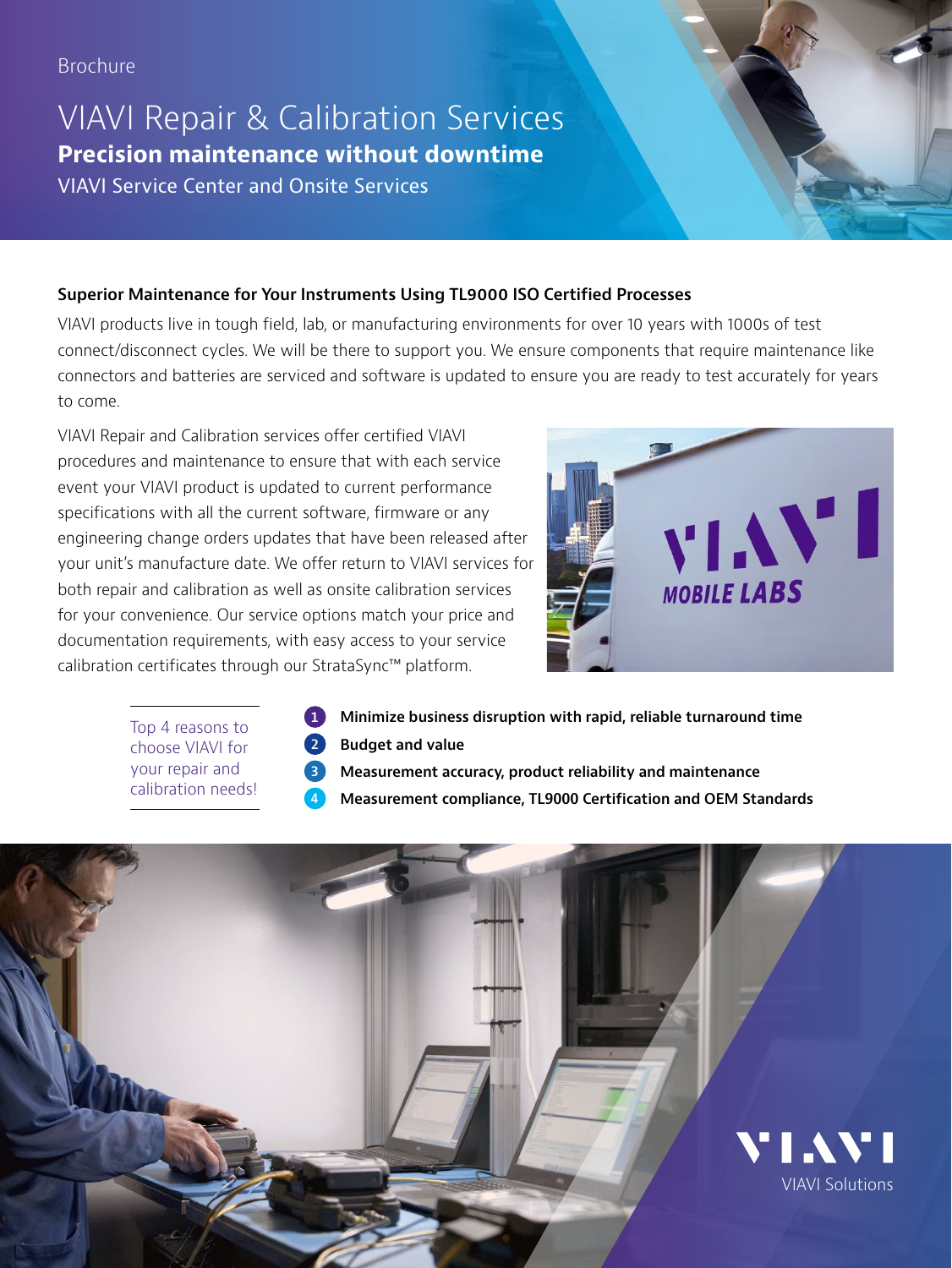

#### **Consider the VIAVI Maintenance Difference with Exclusive benefits of VIAVI Care Support Plans**

Maintenance of your hardware that includes software and firmware updates, pigtail and connector maintenance and totally automated adjustments ensures your VIAVI products will work for years and keep your factory, lab, or service hub in compliance with audit requirements. Receive additional exclusive benefits when you purchase repair and calibration as part of a holistic Care Support Maintenance plan, including rapid 5-day turn-around time for return-to-VIAVI repair and calibration, added training and battery and bag replacement for 5-year plans.

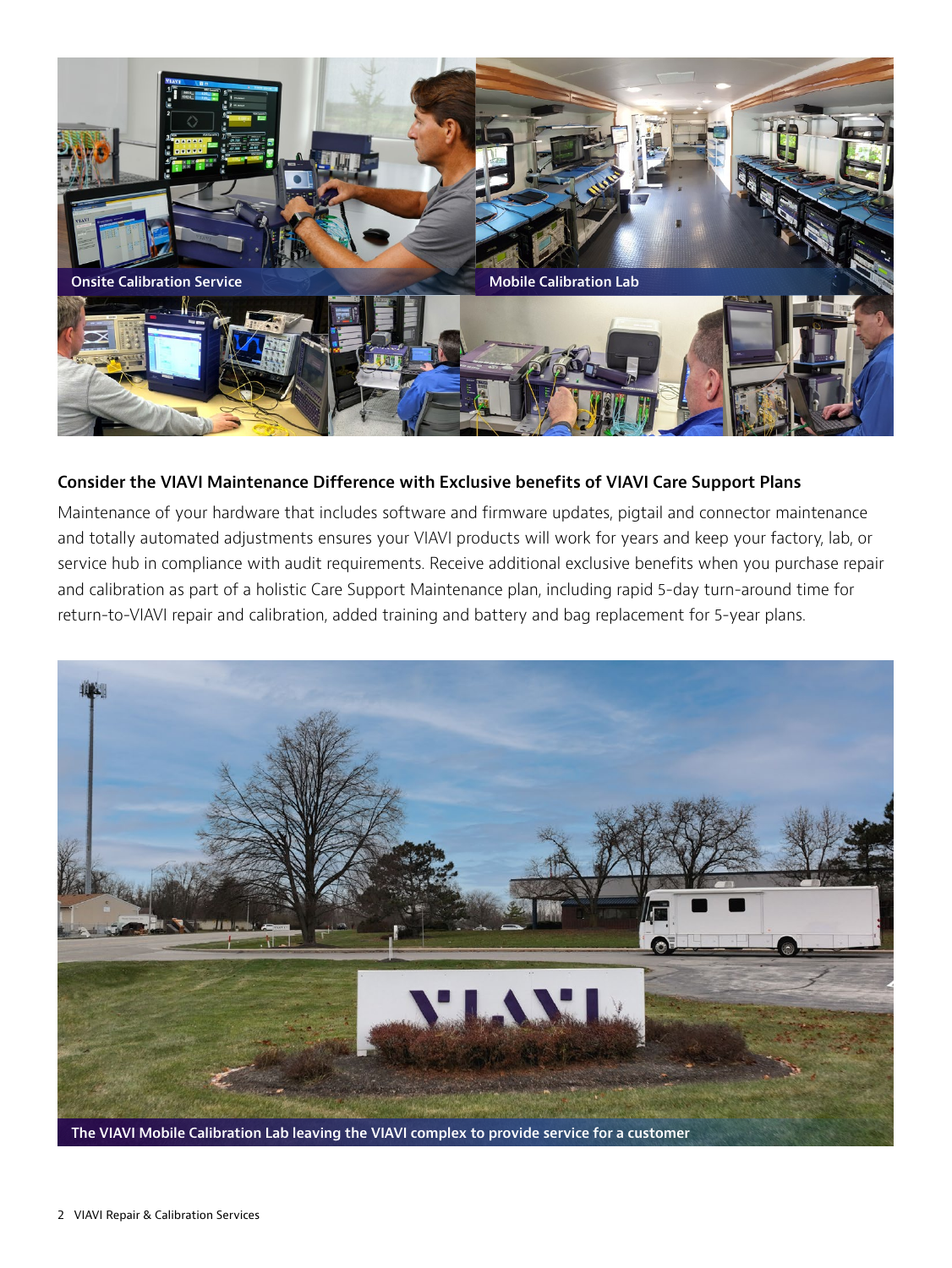## **Why VIAVI Care Plan Repair Coverage?**



| <b>Feature</b>                                                                                         | <b>VIAVI Support Plan Repairs</b>                                      | <b>3rd Party Repairs</b>                                             |  |
|--------------------------------------------------------------------------------------------------------|------------------------------------------------------------------------|----------------------------------------------------------------------|--|
| Rapid 5 day or less turnaround<br>(exclusive to support plan customers)                                |                                                                        | <b>Often shipped to VIAVI</b>                                        |  |
| Problem verification and analysis                                                                      |                                                                        |                                                                      |  |
| Repair/Replacement                                                                                     | <b>Authentic VIAVI Parts</b>                                           | <b>3rd party assemblies</b><br>and materials                         |  |
| Product updates and HW engineering changes                                                             |                                                                        |                                                                      |  |
| Fiber connectors cleaned/polished                                                                      |                                                                        | <b>Additional charge</b>                                             |  |
| Pigtail replacement                                                                                    |                                                                        | <b>Additional charge</b><br>and risk of damage                       |  |
| Performance verification                                                                               | <b>Full performance verification</b><br>with VIAVI factory test stands | <b>Manual product testing/verification</b><br>to what specification? |  |
| New calibration label and report when performed<br>as part of repair process                           |                                                                        |                                                                      |  |
| Unit software configuration preserved/loaded<br>(SW options, templates/profile and StrataSync updates) |                                                                        |                                                                      |  |
| TL9000 Certified repair centers and process                                                            |                                                                        |                                                                      |  |

### **VIAVI Care Calibration vs 3rd Party**

|                                                                                               |                                       | SilverCare<br>MaxCare<br>GoldCare<br>FleetCare                                     |  |  |
|-----------------------------------------------------------------------------------------------|---------------------------------------|------------------------------------------------------------------------------------|--|--|
| <b>Feature</b>                                                                                | <b>VIAVI Support Plan Calibration</b> | <b>3rd Party Repairs</b>                                                           |  |  |
| Rapid 5 day or less turnaround<br>(exclusive to support plan customers)                       |                                       | <b>Often shipped to VIAVI</b><br>if repair needed                                  |  |  |
| Product performance check                                                                     |                                       |                                                                                    |  |  |
| Product firmware updates loaded                                                               |                                       |                                                                                    |  |  |
| Required repairs included                                                                     |                                       | Additional charge. Unit is typically<br>returned to VIAVI causing additional delay |  |  |
| VIAVI ECN's automatically implemented                                                         |                                       |                                                                                    |  |  |
| Fiber connectors cleaned/polished                                                             |                                       | <b>Additional charge</b>                                                           |  |  |
| Pigtail replacement                                                                           |                                       | <b>Additional charge</b><br>and risk of damage                                     |  |  |
| Battery and bag replacement                                                                   |                                       | <b>Additional charge</b>                                                           |  |  |
| Performance verification                                                                      |                                       | <b>Manual product testing/verification</b><br>to what specification?               |  |  |
| Calibration with adjustments as required for<br>frequencies, lasers, and power specifications |                                       |                                                                                    |  |  |
| Instrument internal calibration date updated                                                  |                                       |                                                                                    |  |  |
| Safety check DIN VDE 0701 part 1                                                              |                                       |                                                                                    |  |  |
| TL9000 Certified service centers and process                                                  |                                       |                                                                                    |  |  |

第〇章典